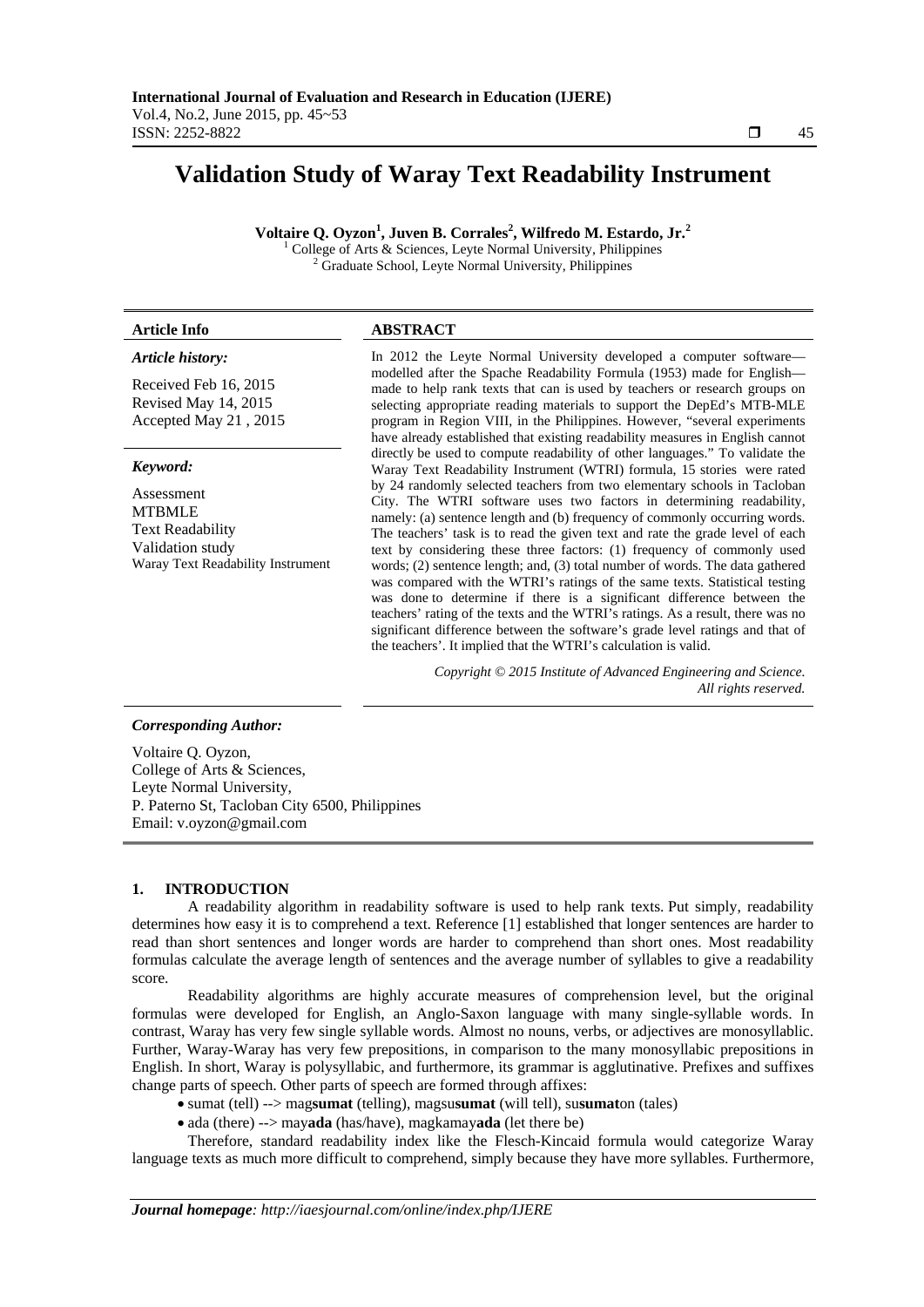syllabification is different in Waray than in English. Vowels are never combined into one syllable (in English, "too" is one syllable; in Waray, "tuod" is two syllables).

### **The Waray Readability Formula**

Leyte Normal University made a readability formula tailored for the Waray language: (a) sentence length and (b) frequency of common words determine readabilty; syllable length is disregarded. Knowing the frequency of words as they are used in written and oral communication provided the best means of inferring the likelihood that a word would be encountered by a reader and thus become part of that individual's receptive vocabulary [2]. These criteria are based on researches by [1],[3]-[5].

In the Philippines, no studies and effort have been made in the development of readability formula for the non-Tagalog languages until the passage of MTBMLE into a law 2012. In 2012, Leyte Normal University, with the help of John Mark Fullmer of Austin College, initiated the development of readability formula or, software for Waray language [6]. However, this readability formula is patterned after Spache Readability Formula made for English. Therefore, adjustments have to be made to suit the idiosyncrasies of the Waray language. This study aims to validate this Waray Text Readability Instrument.

This study aims to investigate the following questions: (a) What is the difference between the WTRI (or, software's) grade level assessment and the teachers' grade level assessment of the fifteen selected Waray texts? Is there a significant difference between the two? ; and (b) What is the appropriate formula for the software? Can we formulate a new algorithm from the gathered data? This study cross-validate the Waray Text Readability Instrument and seeks for an efficient text readability formula tailored for Waray language to support the MTB-MLE program of the DepEd. To answer these questions, we conducted an experiment. Selected elementary teachers were asked to read fifteen (15) selected Waray texts, and rate what grade level each text suits by considering these three (3) factors: (a) word content; (b) sentence length; and (c) frequency of difficult words. With those grade level ratings, we compared the data with the WTRI's grade level ratings and we administered statistical testing to determine if there is a significant difference between the two.

#### **2. RESEARCH METHOD**

The participants were the teachers from two different schools under Tacloban City Division, Tacloban City, Leyte. We selected San Fernando Central School and Panalaron Elementary School. The school principals randomly picked the twelve (12) teachers in their respective schools having a total of twenty-four (24) teachers as our respondents. The twelve (12) teachers from San Fernando Central School (SCS) were the first set of respondents and the twelve (12) teachers from Panalaron Elementary School (PES) were the second set of our respondents.

The material used in the study was taken from the software collections of Waray texts submitted by different authors. We randomly picked 15 samples from the corpus with different grade levels and genres. Out of those fifteen (15) samples, five (5) of them were graded two (2), four (4) were graded three (3), three (3) were graded four (4), and three (3) were graded five (5). Also, out of those fifteen (15) again, five (5) of them were essays, five (5) were poems, four (4) were stories, and one (1) was uncategorized.

This study used the experimental research design by comparing the means of the software and the gathered data. We used two statistical test; (a) t-test for two dependent samples; and One-Way Analysis of Variance to answer our question if there is a significant difference between those results. We used t-test for two dependent samples to compare the mean of the software and the mean of the teachers. Also we used the One-Way Analysis of Variance to compare the means of the three groups. This will tell if there is a significant difference between the software and teacher of SCS, software and teacher of PES, and teacher of SCS from teacher of PES.

# **3. RESULTS AND ANALYSIS**

Table 1 below shows the different ratings (grade levels) of selected Waray texts provided by the elementary teachers of San Fernando Central School (SFCS) and Panalaron Central School (PCS).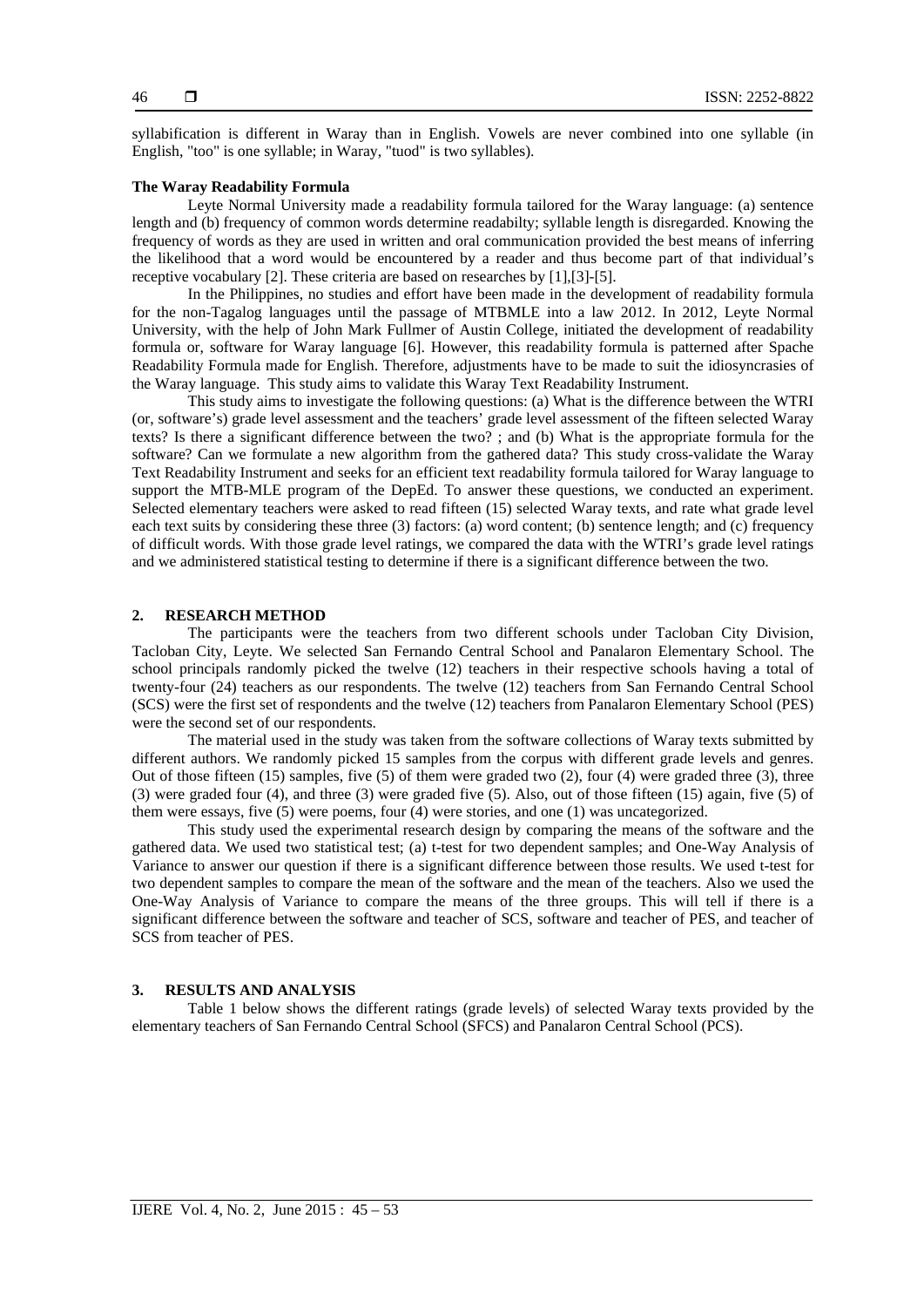| No.             | <b>Title of Waray Story</b> | Genre        | <b>WTRI's Rating</b> | <b>SFCS</b> | <b>PCS</b> | <b>AT Rating</b> |
|-----------------|-----------------------------|--------------|----------------------|-------------|------------|------------------|
|                 | An Karabaw                  | <b>Story</b> | 3.1                  |             |            |                  |
|                 | Sigbin                      | Essay        | 4.4                  |             |            |                  |
|                 | A Buong Nga Lahog           | <b>Story</b> | 5.2                  |             | 5.5        | 4.25             |
| 4               | An Akon La Nahihinumduman   | Essay        | 4.7                  | 6           | 6          | 6                |
|                 | Amo La Gihapon              | Essay        | 4.6                  |             |            |                  |
| 6               | Harupihap                   | <b>Story</b> | 6.6                  | 6           | 6          |                  |
|                 | An Aswang                   | Essay        | 5.4                  |             |            |                  |
| 8               | An Madulom Nga Kagab-ihon   | Essay        | 6.3                  | 6           |            |                  |
| 9a              | Ako Anak Hin OFW            | Poem         | 3.1                  |             |            |                  |
| 9b              | Situwasyon                  | Poem         | 2.8                  |             |            | 2.5              |
| 10a             | O Bulan                     | Poem         | 3.7                  |             |            | 2.5              |
| 10 <sub>b</sub> | Naghihinglaw                | Uncategorize | 2.0                  |             |            |                  |
| 11a             | An Ngaran Nga Nanay         | Poem         | 3.5                  | 3.5         | 3.5        | 3.5              |
| 11 <sub>b</sub> | Dagaw                       | Poem         | 4.0                  | 3.5         | 4.5        |                  |
| 12              | A Bayod                     | <b>Story</b> | 4.8                  | 4.5         | 4          | 4.25             |

Table 1. WTRI vs Teachers' Grade Level Ratings of Texts

For convenience, we utilized the following abbreviations:

**WTRI = Waray Text Readability Instrument SFCS =** Results from San Fernando Central School teachers **PCS =** Results from Panalaron Central School teachers **AT Rating=**Average Teachers' rating; **(**SFCS + PCS) / 2 or, Average of two schools

In section 3.1, the WTRI's rating and the average teachers' rating of the texts were subjected to a ttest to find out if there is a significant difference. In section B t-test were applied among the three: (a) software's ratings of the texts; (b) ratings of the texts by San Fernando Central School teachers; and (c) ratings of the texts by Panalaron Elementary School teachers.

#### **3.1. Hypothesis Testing**

A. Test if there is a significant difference between the software and teachers' gathered data. Use alpha = 0.05

|                 |     |                                     | Table 2. WIRT VS Mean Teachers Grade Level Ratings of Texts |                                        |  |  |                          |  |  |
|-----------------|-----|-------------------------------------|-------------------------------------------------------------|----------------------------------------|--|--|--------------------------|--|--|
| WTRI<br>ratings | 4.4 | 5.2 4.7 4.6 6.6 5.4 6.3 3.1 2.8 3.7 |                                                             |                                        |  |  | 2.0 3.5 4.0 4.8          |  |  |
|                 |     |                                     |                                                             |                                        |  |  |                          |  |  |
| AT<br>Ratings   | 4.0 | 4.25 6.0                            | 5.0                                                         | $6.0 \qquad 4.0 \qquad 6.0 \qquad 3.0$ |  |  | 2.5 2.5 3.0 3.5 4.0 4.25 |  |  |
|                 |     |                                     |                                                             |                                        |  |  |                          |  |  |

Table 2. WTRI vs Mean Teachers' Grade Level Ratings of Texts

Table 2 illustrates the different grade level ratings of the texts (see on table 1) between the WTRI and the average teachers' ratings (SFCS +PCS).

- 1.  $H_0$ : There is no significant difference between the software and the teachers' result.
- 2.  $H_{\alpha}$ : There is a significant difference between the software and the teachers' result.
- 3.  $\alpha = 0.05$
- 4. **Statistical Test**: t-test
- 5. **Critical Value:**  $\frac{t_{\text{B-0.8}}}{t}$ ,  $\frac{14}{4} = \pm 2.145$ ; **Critical Region:**  $t_c < -2.145$  or  $t_c > 2.145$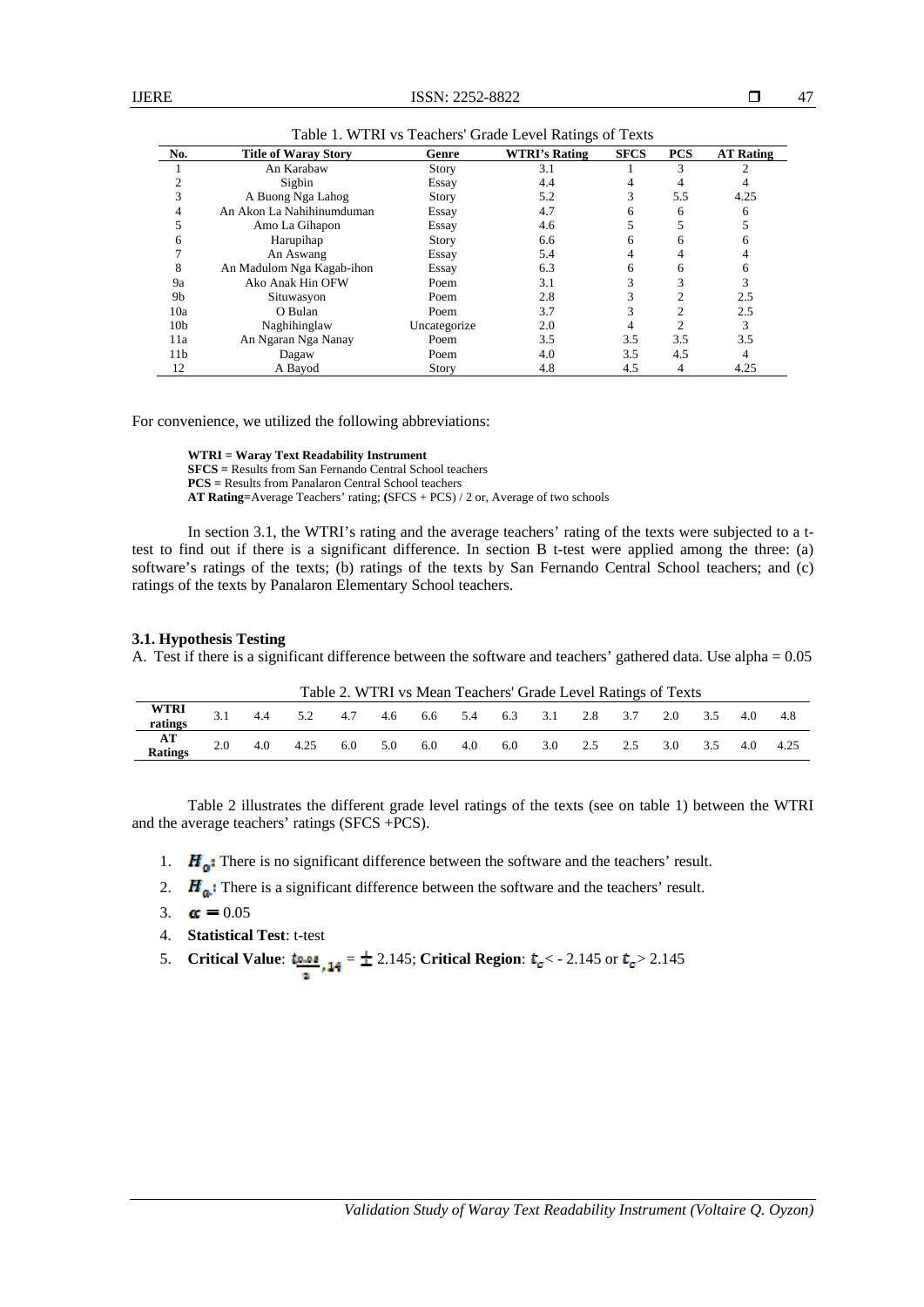|                | <b>WTRI</b> | AT   | d                 | ď                   |
|----------------|-------------|------|-------------------|---------------------|
| 1              | 3.1         | 2.0  | 1.10              | 1.21                |
| $\overline{2}$ | 4.4         | 4.0  | 0.40              | 0.16                |
| 3              | 5.2         | 4.25 | 0.95              | 0.90                |
| $\overline{4}$ | 4.7         | 6.0  | $-1.30$           | 1.69                |
| 5              | 4.6         | 5.0  | $-0.40$           | 0.16                |
| 6              | 6.6         | 6.0  | 0.60              | 0.36                |
| 7              | 5.4         | 4.0  | 1.40              | 1.96                |
| 8              | 6.3         | 6.0  | 0.30              | 0.09                |
| 9              | 3.1         | 3.0  | 0.10              | 0.01                |
| 10             | 2.8         | 2.5  | 0.30              | 0.09                |
| 11             | 3.7         | 2.5  | 1.20              | 1.44                |
| 12             | 2.0         | 3.0  | $-1.0$            | 1.00                |
| 13             | 3.5         | 3.5  | 0.00              | 0.00                |
| 14             | 4.0         | 4.0  | 0.00              | 0.00                |
| 15             | 4.8         | 4.25 | 0.55              | 0.30                |
|                |             |      | $\Sigma d = 4.20$ | $\Sigma d^2$ = 9.38 |

Table 3 shows, the first column (numbers 1 to 15) the texts mentioned in table 1. The second column indicates the Waray Text Readability Instruments' (WTRI) grade level ratings. The third column signifies the average mean of each text as rated by the teachers (SFCS +PCS). Fourth column points the difference between the WTRI rating from AT's mean rating (WTRI minus AT). To calculate, for instance, the difference of mean for text 1, get the difference between the WTRI ratings and average teachers' rating (AT), which is 1.10 (see fourth colum **d)**; text 2 has a difference of 0.40, and so on. Add all these diffrences, and we got a total of 4.20. We will use this value later in the computation of variance. Lastly, the fifth column  $(d^2)$  indicates the squared of the values in the fourth column **d.** For example, for text 1, d= 1.10, the value 1.10 is squared which is 1.21. The same mathematical process is applied to texts 2 to 15. The total of all the  $\mathbf{d}^2$ , will be needed in our computation of standard deviation below.

6. **Computation**:

$$
\bar{d} = \frac{\sum d}{n} = \frac{4.28}{18} = 0.28 \; ; \qquad \bar{n}_{\bar{d}} = \sqrt{\frac{\sum d^2 - \frac{(T - d)^2}{n}}{n-1}} = \sqrt{\frac{8.88 - \frac{(8.20)^2}{18}}{18 - 1}} = 0.77
$$

$$
t_c = \frac{\bar{d}}{4\bar{d}/\sqrt{n}} = \frac{8.88}{0.27} \frac{1}{\sqrt{18}} = 1.408
$$

- 1. **Decision**: Do not reject  $H_{\alpha}$ , since 1.408 < 2.145.
- 2. **Conclusion**: There is sufficient evidence that there is no significant difference between the software and teachers' grade level ratings of the texts.

Table 4 shows the different reading level ratings of the 12 texts given by the Waray Text Readability Instrument (WTRI), by the teachers of San Fernando Central School, and by the teachers of Panalaron Central School. Below is our computation of the means and variances.

| <b>WRTI</b> rating | <b>Teachers from SFCS</b><br>rating | <b>Teachers from PCS</b><br>ratings |  |  |
|--------------------|-------------------------------------|-------------------------------------|--|--|
| 3.1                |                                     |                                     |  |  |
| 4.4                |                                     |                                     |  |  |
| 5.2                | 3                                   | 5.5                                 |  |  |
| 4.7                | 6                                   | 6                                   |  |  |
| 4.6                | 5                                   | 5                                   |  |  |
| 6.6                |                                     | h                                   |  |  |
| 5.4                |                                     |                                     |  |  |
| 6.3                | 6                                   | 6                                   |  |  |
| 3.1                | 3                                   | 3                                   |  |  |
| 2.8                | 3                                   | $\mathcal{D}_{\mathcal{L}}$         |  |  |
| 3.7                |                                     | $\mathcal{D}_{\mathcal{L}}$         |  |  |
| 2.0                |                                     | $\mathfrak{D}$                      |  |  |
| 3.5                | 3.5                                 | 3.5                                 |  |  |
| 4.0                | 3.5                                 | 4.5                                 |  |  |
| 4.8                | 4.5                                 |                                     |  |  |

|  |  |  |  | Table 4. WTRI vs. SFCS vs. PCS Grade Level Ratings of Texts |
|--|--|--|--|-------------------------------------------------------------|
|--|--|--|--|-------------------------------------------------------------|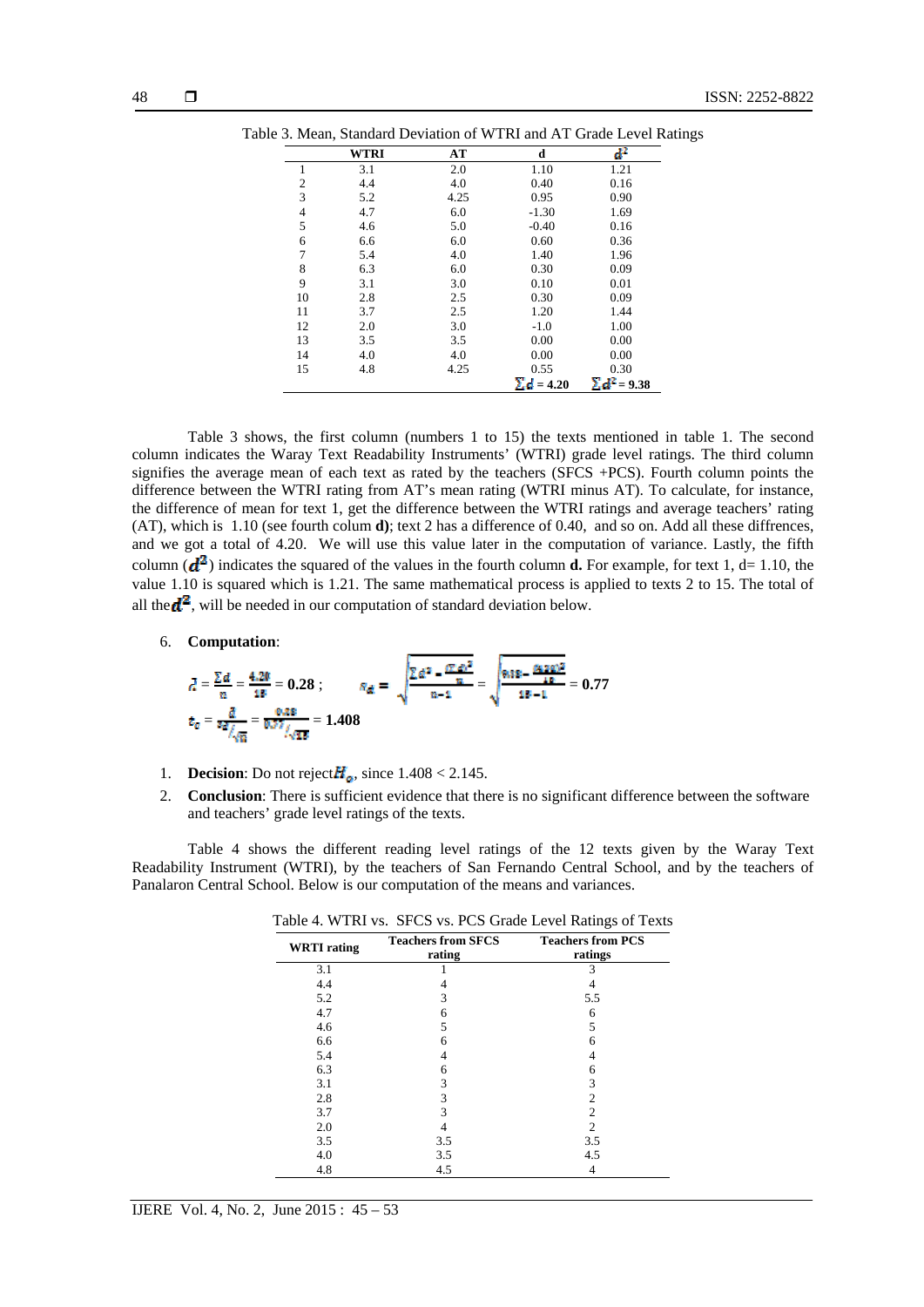- B. Test if there is significant difference among the three: (a) software; (b) San Fernando Central School; and (c) Panalaron Elementary School.
	- 1.  $H_o$ : All means are equal
	- 2.  $H_a$ : Not all means are equal
	- 3.  $\alpha = 0.05$
	- 4. **Statistical Test**: F-test (One-way ANOVA)
	- 5. **Critical Value:**  $\vec{F}_{0.05}$ ,  $_{2.42}$  = 3.23; **Critical Region:**  $\vec{F}_{g}$  > 3.23

Table 5 indicates the WTRI's mean which at 4.28; variance at 1.67; SFCS's mean is at 3.97; variance at 1.91; and PCS's mean is at 4.03; variance is at 2.12.

# 6. **Computations**:

a. Compute the means and variances of the three groups.

|  |  |  |  | Table 5. WTRI vs. SFCS vs. PCS Mean and Variance |
|--|--|--|--|--------------------------------------------------|
|--|--|--|--|--------------------------------------------------|

| WTRI              | <b>SFCS</b>       | PCS               |
|-------------------|-------------------|-------------------|
| Mean $= 4.28$     | $Mean = 3.97$     | $Mean = 4.03$     |
| Variance $= 1.67$ | Variance $= 1.91$ | Variance $= 2.12$ |
|                   |                   |                   |

b. Find the grand mean:

$$
\bar{X}_{GM} = \frac{\Sigma X}{N} = \frac{3.1 + 4.4 + 5.2 + \dots + 3.5 + 4.5 + 4}{15} = 4.09
$$

c. Find the between – group variance

$$
S_{B}^{2} = \frac{\sum n_{4} (R_{4} - R_{\text{cov}})^{2}}{k - 1}
$$
  
= 
$$
\frac{48 (4.28 - 4.89)^{2} + 48 (3.87 - 4.89)^{2} + 48 (4.93 - 4.99)^{2}}{8 - 1}
$$
  
= 
$$
\frac{0.81}{2} = 0.406
$$

d. Find the within – group variance

$$
s_W^2 = \frac{\sum (a_1 - 1) s_t^2}{\sum (n_1 - 1)}
$$
  
= 
$$
\frac{(m - 1)(1.67) + (m - 1)(1.61) + (m - 1)(2.12)}{42}
$$
  
= 
$$
\frac{79.8}{42} = 1.9
$$

e. Find  $F_c$ 

$$
F_{\rm e} = \frac{S_B^2}{S_W^2} = \frac{0.406}{1.9} = 0.214
$$

| Table 6. Variation between WTRI $&$ AT/Within AT |                          |    |                       |                  |                   |  |  |  |  |
|--------------------------------------------------|--------------------------|----|-----------------------|------------------|-------------------|--|--|--|--|
| Source of<br>Variation                           | Sum of<br><b>Squares</b> | df | Mean<br><b>Square</b> | <b>F</b> – Value | <b>F</b> Critical |  |  |  |  |
| <b>Between WTRI &amp; AT</b>                     | 0.812                    |    | 0.406                 | 0.214            | 3.23              |  |  |  |  |
| Within AT                                        | 79.8                     | 42 | 19                    |                  |                   |  |  |  |  |
| Total                                            | 80.61                    | 44 |                       |                  |                   |  |  |  |  |

7. **Decision:** Do not reject  $H_a$ , since  $F_a < 3.23$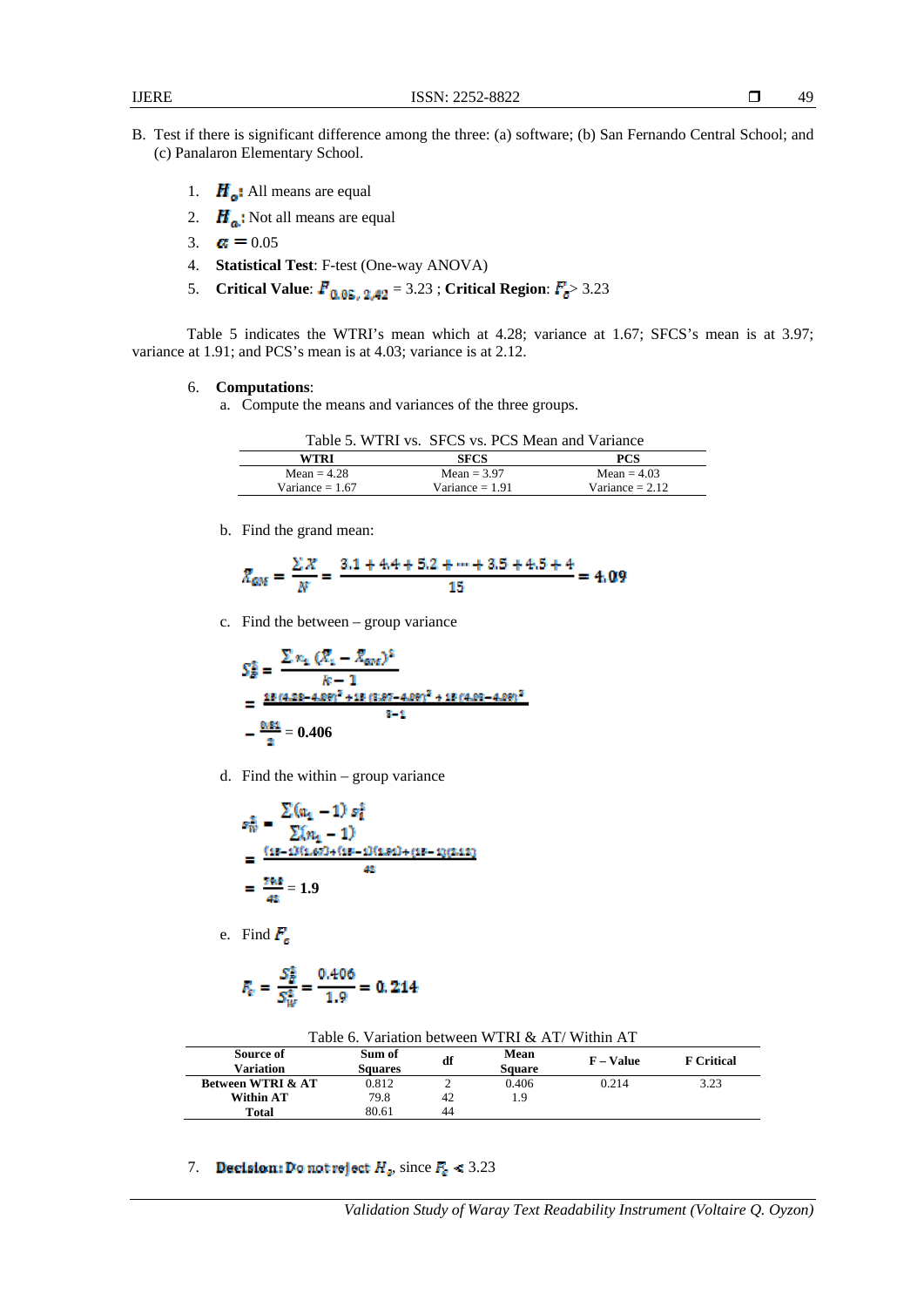Table 6 shows the variation between WTRI ratings of the texts and the average of all the teachers' ratings (AT). Since the F-value is less than 3.23, this implies that the software, SCS teachers and PES teachers have no significant difference on ranking the texts. . In other words, there is sufficient evidence that all means are equal.

# **3.2. The Number of Words in a Text**

 "The more the words in a text, the higher the grade level it ranks," most of the respondents say. In the process of our data gathering, majority of the teachers suggested that the number of words in the text should be factored in in the validation of WTRI. We accepted the challenge of the teachers, and we formulated a new algorithm, an alternative to the existing WTRI. And we tested this new algorithm results with the WTRI ratings of the same texts (see table 7 below).

Let **A** be the total number of words

Let **B** be the percentage of not frequently occurring words

Table 7. Toral No. of Words vis-à-vis Percenatage of Non-Frequent Words

| в   |     |     |     |     |     |     |              |
|-----|-----|-----|-----|-----|-----|-----|--------------|
| A   |     | 20  | 30  |     | 50  | 60  |              |
| 100 |     | L.5 |     | 2.5 |     | 3.5 |              |
| 200 |     |     | 2.5 | 2.0 | 3.5 |     | Grade Levels |
| 300 |     | 2.5 |     | 3.5 |     | 4.5 |              |
| 400 | 2.5 |     | 3.5 |     | 4.5 |     |              |
| 500 |     | 3.5 |     | 4.5 |     | 5.5 |              |
| 600 |     |     | 4.  |     | 5.5 |     |              |
|     |     |     |     |     |     |     |              |

Table 7 simple suggests that for a story with 100 words and has 10% of its vocabulary is nonfrequently occurring words; it should have a grade level rating of 1. Meaning, this text is suitable for grade 1. On the other hand, if a text has 600 total words, and has 60% of its vocabulary is non-frequent; it must have a rating level of grade 6. Meaning, this story is suited for grade 6.

In order to do this we need to formulate new new algorithm, an alternative to the existing WTRI.

# **Solve the numerical coefficient of the two factors**

Let x be the numerical coefficient of the total number of words

 Let y be the numerical coefficient of the percentage of not frequently occurring words Based on the table, we can have,

$$
100x + 10y = 1
$$
  

$$
200x + 10y = 1.5
$$

Using this two equations, solve for x and y. Sol.

$$
100x + 10y - 1 = 0
$$
(1)  
(200x + 10y - 1.5 = 0)  
(2)  
-100x + 0 + 1 = 0(3)

Solve for x using equation **(3).** 

 $-100x + 1 = 0$  $1 = 100x$  $x = 1/100$  $x = 0.005$ 

Now solve for y using the value of x and equation **(1)** or **(2).**  Using the equation  $(1)$ ,

> $100(0.005) + 10y - 1 = 0$  $0.5 + 10y - 1 = 0$  $10y = 0.5$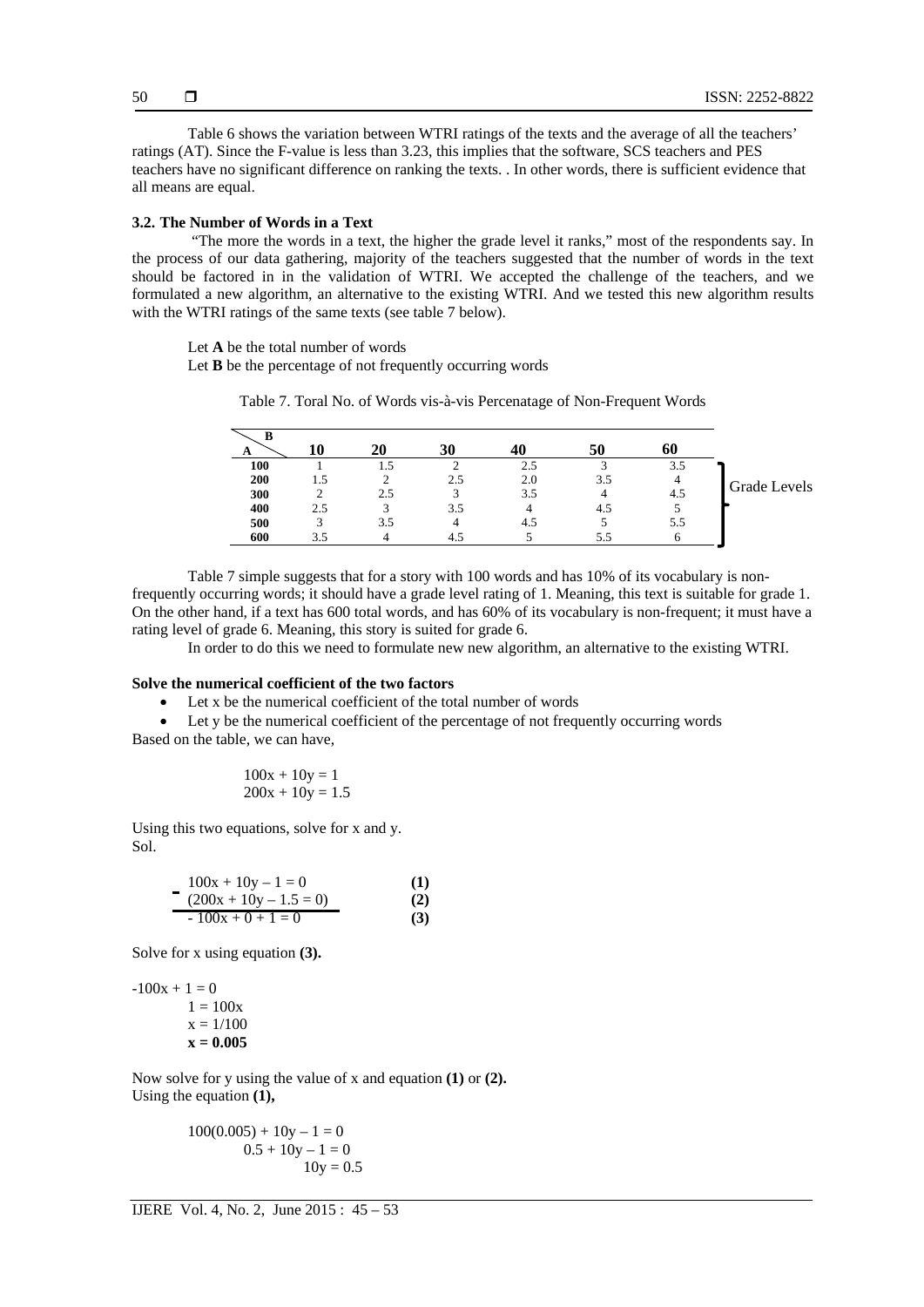**y =** 0.5/10 or **0.05** 

Aside from two factors above, sentence length also one of the factors that need to consider. Shorter sentences indicate simpler reading level. Very simple texts have less than 10 words per sentence. Difficult texts can have more than 20 [2].

Based on the given interval, **0.1** is the best fit numerical coefficient for the sentence length.

Proof:

 Let z be the numerical coefficient of the average sentence length. Suppose the average sentence length is 10, then it will be considered easy (grade I) Now we can have this equation,

 $10z = 1$ 

Then,  $z = 1/10$  or  $z = 0.1$ 

Therefore, 0.1 is the numerical coefficient for the sentence length.

Plus the constant as a balancer of the equation which is **0.87**.

Now the final formula is,

**Grade Level** =  $(0.005 \times \text{Total Number of Words}) + (0.05 \times \text{Percentage of not frequently})$ occurring word) +  $(0.1 \times \text{Average sentence Length}) + 0.87$ 

Or

 $GL = Ax + By + Cz + 0.87$ 

where **A** be the Total Number of Words **B** be the Percentage of not frequently occurring word **C** be the Average Sentence Length **x = 0.005**   $y = 0.05$  $z = 0.1$ 

### **3.3. Comparison of the Results**

This time we compared the grade level ratings of the texts by WTRI vs. SFCS vs. PCS vs. the new algorithm (New F). In table 8 below, the numbers in red indicate the extreme values or those values far away from the other values.

Table 8. WRTI vs. SFCS vs. PCS vs. New Formula Grade Level Ratings of Texts

| No. | <b>Title</b>              | <b>WTRI</b> | <b>SFCS</b> | <b>PCS</b> | New F. |
|-----|---------------------------|-------------|-------------|------------|--------|
|     | An Karabaw                | 3.1         |             |            | 3.57   |
|     | Sigbin                    | 4.4         |             |            | 4.16   |
|     | A Buong Nga Lahog         | 5.2         |             | 5.5        | 5.66   |
|     | An Akon La Nahihinumduman | 4.7         |             | 6          | 6.39   |
|     | Amo La Gihapon            | 4.6         |             |            | 5.51   |
|     | Harupihap                 | 6.6         |             |            | 8.05   |
|     | An Aswang                 | 5.4         |             |            | 5.47   |
|     | An Madulom Nga Kagab-ihon | 6.3         |             |            | 8.01   |
|     | Ako Anak Hin OFW          | 3.1         |             |            | 2.94   |
| 10  | Situwasyon                | 2.8         |             |            | 2.45   |
| 11  | O Bulan                   | 3.7         |             |            | 2.96   |
| 12  | Naghihinglaw              | 2.0         |             |            | 1.99   |
| 13  | An Ngaran Nga Nanay       | 3.5         | 3.5         | 3.5        | 2.87   |
| 14  | Dagaw                     | 4.0         | 3.5         | 4.5        | 3.08   |
| 15  | A Bavod                   | 4.8         | 4.5         |            | 4.16   |

*Validation Study of Waray Text Readability Instrument (Voltaire Q. Oyzon)*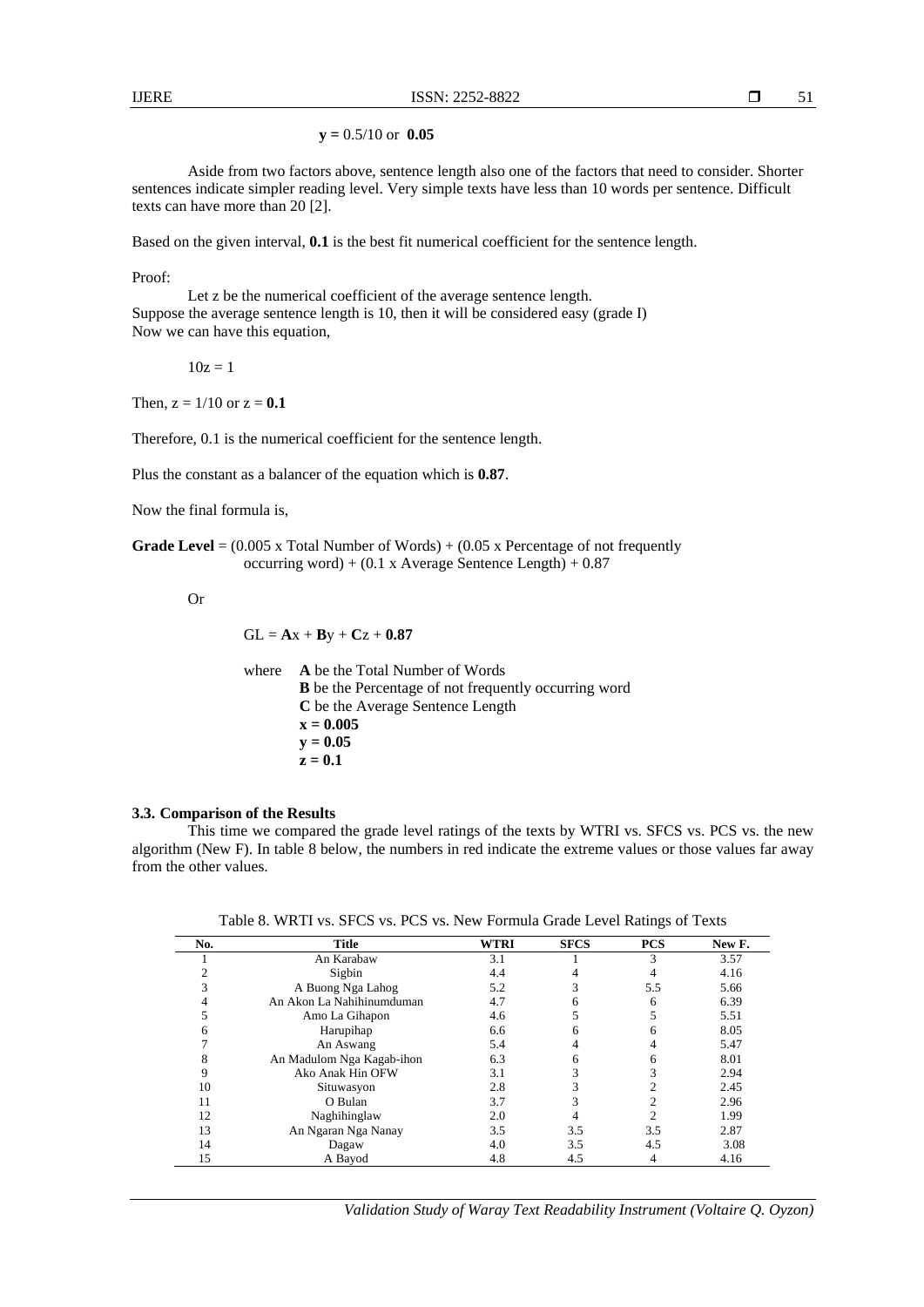Further test was administered and resulted to the non-rejection of the null hypothesis, which means, there is no significant difference between the existing WTRI formula and that of the new formula, where the total number of words in a text was factored in, as suggested by the respondent/teachers.

One explanation to this would be from [7] who posits that "the comprehensibility or difficulty of a message is dominated by the familiarity of the semantic units and by the complexity of the syntactic structures used in constructing the message *not by the number of words*" (emphasis added).

# **4. CONCLUSION**

The evidence in this study led to the following conclusions: (1) From the first phase of the study, determining the difference between the WTRI/software's and the teachers' grade level ratings, the conclusion reached is that the existing Waray Text Readability Formula has a valid result on calculating the readability of the particular text as determined by the teachers' analysis on ranking the text. (2) On the second phase, determining the difference among the three: (a) WTRI; (b) San Fernando Central School teachers' rating; and (c) Panalaron Central School teachers' rating, resulted in not rejecting the null hypothesis. This implies that, all in all, the San Fernando Central School teachers' ratings have no significant difference when compared to the ratings given by the teachers of Panalaron Central School, as well as with that of the software (WTRI). (3) Lastly, the formulation of the new algorithm was the product of the suggestions of our respondents that the number of words must be included as one of the factors. The total number of words in a text was disregarded since they were particular on the syntactic and semantic components to determine the readability of the text. However, the new formula has a valid calculation and there was no significant difference exists between the new formula and the WTRI current formula.

### **ACKNOWLEDGEMENTS**

The following people willingly extended help in one way or another during the conduct of this project: John Mark Fullmer, Lorena M. Ripalda, Ms. Gretel Cadiong, MTBMLE Coordinator for DepEd Tacloban City Division, the principal and teachers of Panalaron Central Elementary School, and the principal and teachers of San Fernando Central Elementary School.

### **REFERENCES**

- [1] Flesch R., "A new readability yardstick", *Journal of Applied Psychology*, vol/issue: 32(3), pp. 221-233, 1948. [http://dx.doi.org/10.1037/h0057532].
- [2] Carroll JB., Davies P., Richman B., "The American Heritage Word Frequency Book", New York: American Heritage, 1971.
- [3] Dale E., Chall J., "A formula for predicting readability", *Educational Research Bulletin*, vol. 27, 1948.
- [4] Spache G., "A new readability formula for primary-grade reading materials", *Elementary school journal,* vol. 53, pp. 410-413, 1953.
- [5] MetaMetrics, Inc., "The Lexicile Framework for Reading: Technical Report", 2007. Retrieved from < https://www.azed.gov/wp.../LFforReadingTechnicalReport\_042007.pdf>
- [6] Oyzon V., Fullmer JM., **"**Mother-Tongue Based Multilingual Education (MTBMLE) Initiatives in Region 8", *International Journal of Evaluation and Research in Education (IJERE)*, vol/issue: 3(1), pp. 53-65, 2014.
- [7] Carver RP., "Measuring the primary effect of reading: Reading storage technique, understanding judgments and cloze", *Journal of Reading Behavior*, vol. 6, pp. 249–274, 1974.

# **BIOGRAPHIES OF AUTHORS**



**Voltaire Q. Oyzon** is a member of Asia-Pacific Writers and Translators Association. He teaches literature and social sciences courses at the Leyte Normal University. In collaboration with others, he has edited books such as, "Syahan nga Hiwat: An Namagdaog han Syahan nga Pasidungog Eduardo A. Makabenta, Sr. Para han Siday (2010, with Michael Carlo C. Villas & Jose N. Lianza), published by Sinirangan Culture & Arts Development Center: Leyte Normal University, Tacloban City; "An Bag-o nga Ortograpiya han Winaray" (2012, with Ricardo Ma. D. Nolasco and Firie Jill Ramos), "Syahan nga Usa Ka Yukot nga mga Pulong nga Agsob Gamiton ha Winaray: Pagpurulongan para han mga Magturutdo ha MTBMLE" (2013, with John Mark Fullmer and Evelyn C. Cruzada) and, "Learner's Classified Dictionary for Learning English-waray-Kana-Inabaknon-Tagalog Vocabularies" (2014, with John Mark Fullmer and Evelyn C. Cruzada) published by the Philippines Commission on Higher Education.